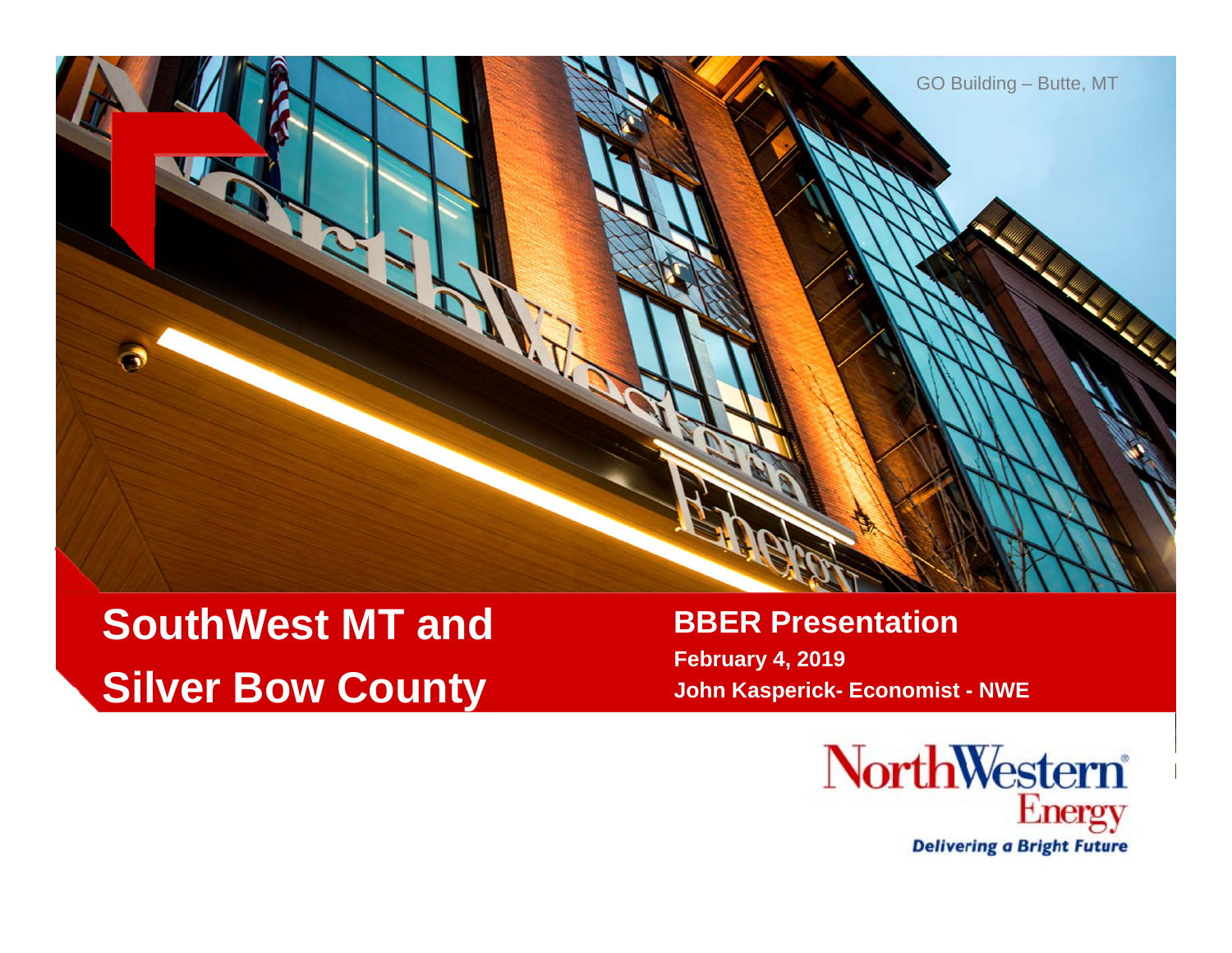# **SouthWest MT**

#### • **SouthWest MT includes Silver Bow and the 5 surrounding counties:**

– **Beaverhead; Deer Lodge; Jefferson, Madison, Powell, Silver Bow**



#### **SouthWest MT**

- $\blacktriangleright$ 14,567 sq. miles
- 80,003 Population (2017)
- $\blacktriangleright$  38,165 employed (Nov18)
	- 1,476 Unemployed (Nov18)
	- 3.7% U.E. Rate (Nov18)
- 7.6% of Total MT Population
- 7.5% of Total MT Employed
- 10.0% of Total MT sq. miles
	- 5.5 people/mile

 Silver Bow accounts for 43.3% of total SW MT population and ranks 8th of the 56 counties in terms of population

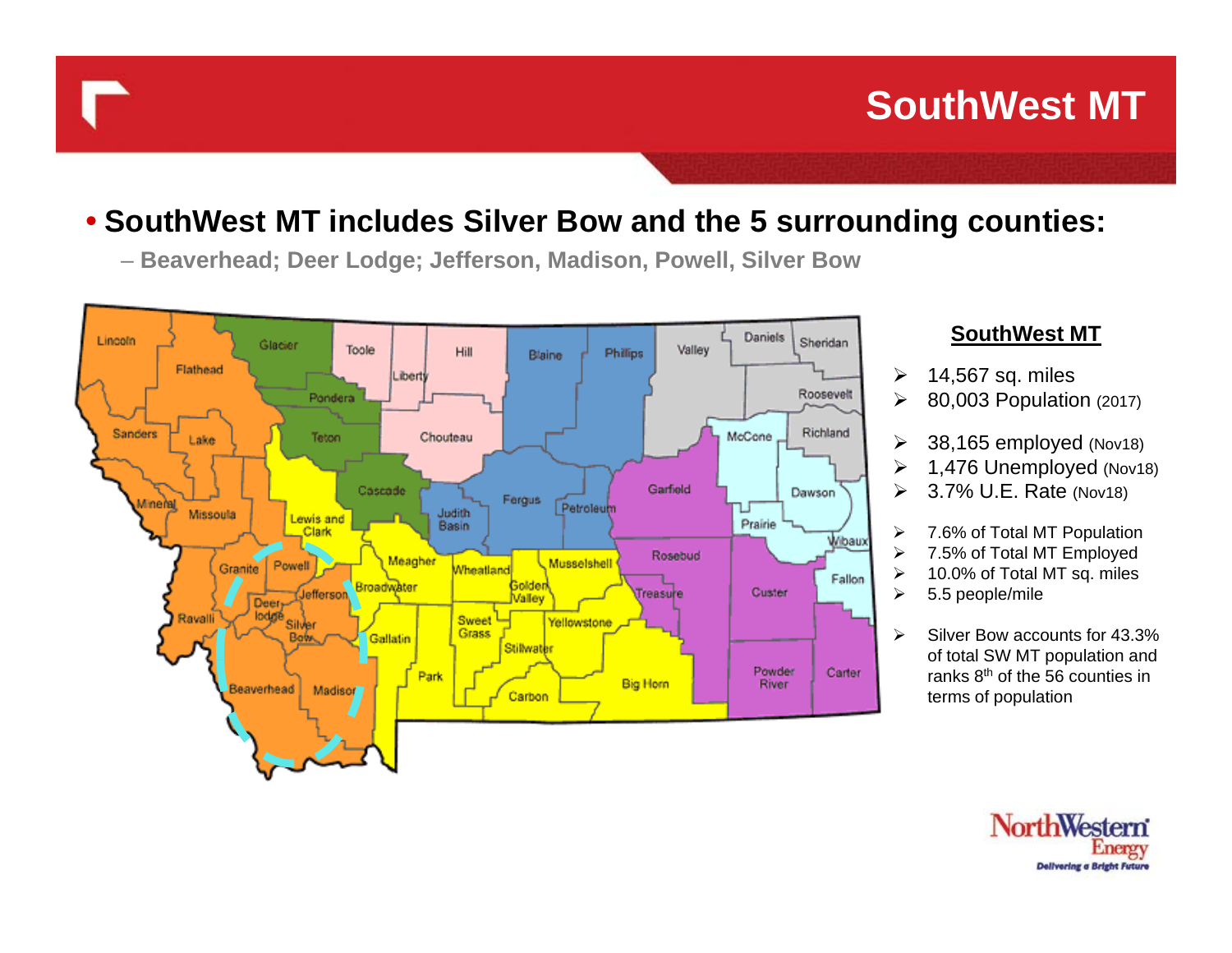## **SouthWest MT – Quick Facts**

| <b>Population Counts:</b>                       | <b>Beaverhead Deer Lodge</b> |               | <b>Jefferson</b> | <b>Madison</b> | <b>Powell</b> | <b>Silver Bow</b> | <b>SW MT</b> | <b>Montana</b> | <b>United States</b> |
|-------------------------------------------------|------------------------------|---------------|------------------|----------------|---------------|-------------------|--------------|----------------|----------------------|
| Population estimates, July 1, 2017              | 9,434                        | 9,106         | 11,891           | 8,175          | 6,795         | 34,602            | 80,003       | 1,050,493      | 325,719,178          |
| Population Census 2010                          | 9,246                        | 9,298         | 11,406           | 7,691          | 7,027         | 34,200            | 78,868       | 989,414        | 308,758,105          |
| Population Census 2000                          | 9,202                        | 9,417         | 10,049           | 6,851          | 7,180         | 34,606            | 77,305       | 902,195        | 281,421,906          |
| Population % Change 2000-17                     | 2.5%                         | $-3.3%$       | 18.3%            | 19.3%          | $-5.4%$       | 0.0%              | 3.5%         | 16.4%          | 15.7%                |
| Average Annual Change 2010-17                   | 0.3%                         | $-0.3%$       | 0.6%             | 0.9%           | $-0.5%$       | 0.2%              | 0.2%         | 0.9%           | 0.8%                 |
| Average Annual Change 2000-10                   | 0.0%                         | $-0.1%$       | 1.3%             | 1.2%           | $-0.2%$       | $-0.1%$           | 0.2%         | 0.9%           | 0.9%                 |
| Added population 2010-17                        | 188                          | (192)         | 485              | 484            | (232)         | 402               | 1,135        | 61,079         | 16,961,073           |
| <b>Added population 2000-17</b>                 | 232                          | (311)         | 1,842            | 1,324          | (385)         | (4)               | 2,698        | 148,298        | 44,297,272           |
| <b>Demographics:</b>                            |                              |               |                  |                |               |                   |              |                |                      |
| Persons under 5 years, percent                  | 4.80%                        | 3.50%         | 4.10%            | 4.00%          | 3.70%         | 5.90%             | 4.8%         | 6.00%          | 6.10%                |
| Persons under 18 years, percent                 | 17.70%                       | 14.70%        | 20.30%           | 15.80%         | 14.70%        | 20.30%            | 18.4%        | 21.80%         | 22.60%               |
| Persons 65 years and over, percent              | 21.50%                       | 22.90%        | 20.70%           | 29.00%         | 20.00%        | 18.60%            | 20.9%        | 18.10%         | 15.60%               |
| Female persons, percent                         | 49.00%                       | 46.70%        | 49.40%           | 48.00%         | 37.90%        | 49.50%            | 48.0%        | 49.60%         | 50.80%               |
| <b>Median Age</b>                               | 41.8                         | 48.3          | 47.7             | 53.3           | 45.7          | 40.3              | 44.3         | 39.8           | 38.0                 |
| <b>Housing:</b>                                 |                              |               |                  |                |               |                   |              |                |                      |
| Housing units, July 1, 2017                     | 5,338                        | 5,207         | 5,109            | 7,011          | 3,216         | 17,225            | 43,106       | 510,389        | 137,403,460          |
| Owner-occupied housing unit rate                | 65.90%                       | 70.10%        | 85.10%           | 76.90%         | 69.20%        | 66.50%            | 71.0%        | 67.70%         | 63.80%               |
| Median value of owner-occupied housing units    | \$<br>192,600                | \$<br>116,700 | \$264,000        | \$252,200      | \$141,000     | \$133,800         | \$174,242    | \$209,100      | Ś<br>193,500         |
| <b>Households:</b>                              |                              |               |                  |                |               |                   |              |                |                      |
| Households, 2013-2017                           | 3,978                        | 3,984         | 4,512            | 3,487          | 2,400         | 15,256            | 33,617       | 419,975        | 118,825,921          |
| Persons per household, 2013-2017                | 2.23                         | 2.03          | 2.52             | 2.18           | 2.18          | 2.19              | 2.22         | 2.38           | 2.63                 |
| <b>Education:</b>                               |                              |               |                  |                |               |                   |              |                |                      |
| High school graduate or higher, % age 25 years+ | 94.6%                        | 89.4%         | 94.8%            | 93.9%          | 89.0%         | 91.4%             | 92.1%        | 93.0%          | 87.3%                |
| Bachelor's degree or higher, % 25 years+        | 33.0%                        | 17.1%         | 32.9%            | 30.3%          | 18.2%         | 25.9%             | 26.6%        | 30.7%          | 30.9%                |
| Income:                                         |                              |               |                  |                |               |                   |              |                |                      |
| Median household income (in 2017 dollars)       | \$43,880                     | \$41,235      | \$64,911         | \$47,900       | \$44,352      | \$40,480          | \$45,297     | \$50,801       | \$57,652             |
| Persons in poverty, percent                     | 13.80%                       | 15.90%        | 8.40%            | 10.00%         | 18.70%        | 16.30%            | 14.35%       | 12.50%         | 12.30%               |

*Source: U.S. Census Bureau*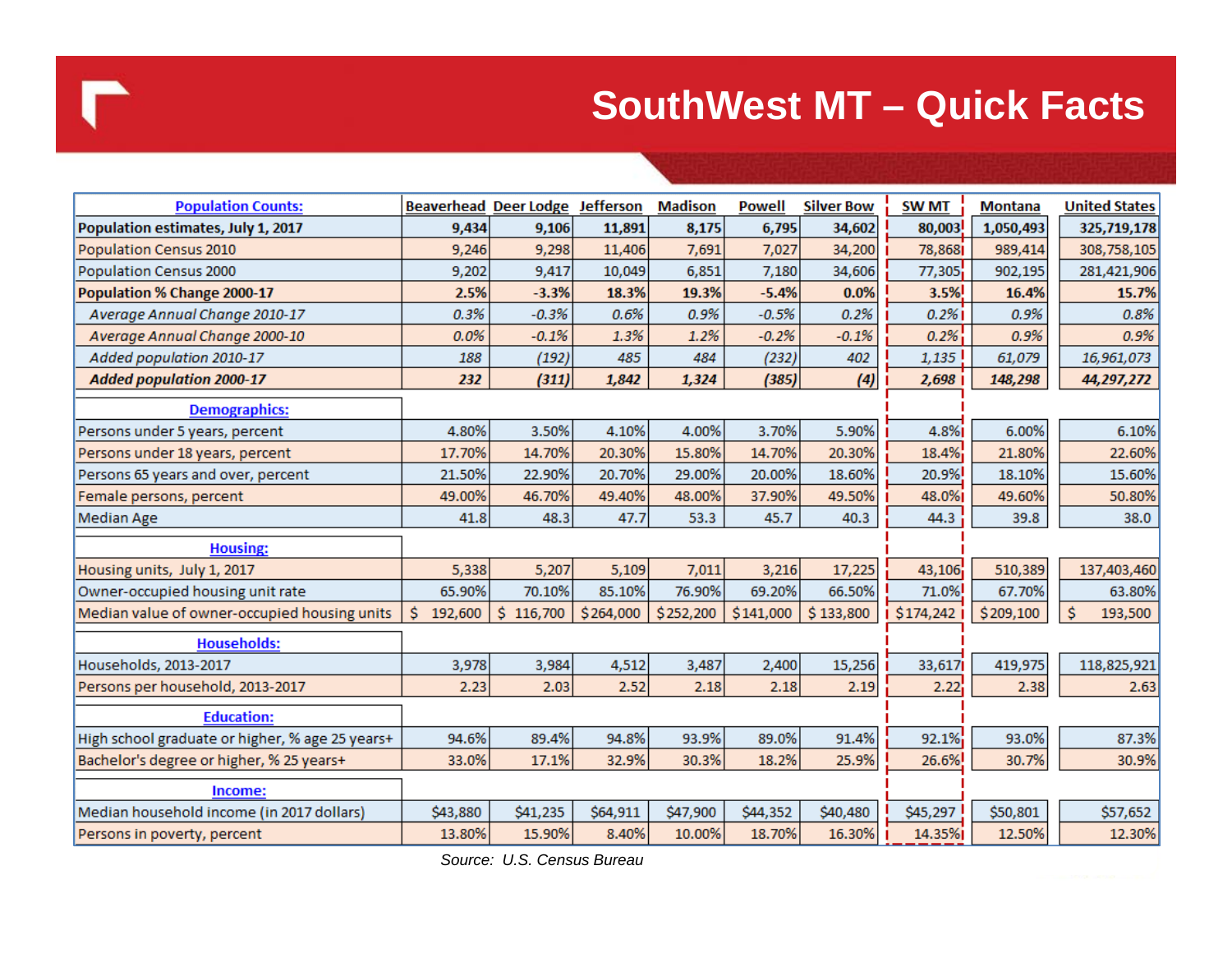**SouthWest MT – Population** 

#### • **2017 Census Estimated Population in SW MT = 80,003**



| <b>Population Change:</b> |               |         |               |         |  |  |  |  |  |
|---------------------------|---------------|---------|---------------|---------|--|--|--|--|--|
|                           | 2000-2010     |         | 2010-17       |         |  |  |  |  |  |
|                           | <b>Number</b> | % CAGR  | <b>Number</b> | % CAGR  |  |  |  |  |  |
| <b>Madison County</b>     | 840           | 1.2%    | 484           | 0.9%    |  |  |  |  |  |
| Jefferson County          | 1,357         | 1.3%    | 485           | 0.6%    |  |  |  |  |  |
| <b>Beaverhead County</b>  | 44            | 0.0%    | 188           | 0.3%    |  |  |  |  |  |
| <b>Silver Bow County</b>  | (406)         | $-0.1%$ | 402           | 0.2%    |  |  |  |  |  |
| Deer Lodge County         | (119)         | $-0.1%$ | (192)         | $-0.3%$ |  |  |  |  |  |
| <b>Powell County</b>      | (153)         | $-0.2%$ | (232)         | $-0.5%$ |  |  |  |  |  |
| <b>Total SW MT</b>        | 1,563         | 0.2%    | 1,135         | 0.2%    |  |  |  |  |  |
| <b>Total MT</b>           | 87,220        | 0.9%    | 61,078        | 0.9%    |  |  |  |  |  |

**Population Change:** 

|                          | 2000-2017 |         |  |  |  |
|--------------------------|-----------|---------|--|--|--|
|                          | Number    | % CAGR  |  |  |  |
| <b>Madison County</b>    | 1,324     | 1.0%    |  |  |  |
| Jefferson County         | 1,842     | 1.0%    |  |  |  |
| <b>Beaverhead County</b> | 232       | 0.1%    |  |  |  |
| <b>Silver Bow County</b> | (4)       | 0.0%    |  |  |  |
| Deer Lodge County        | (311)     | $-0.2%$ |  |  |  |
| <b>Powell County</b>     | (385)     | $-0.3%$ |  |  |  |
| <b>Total SW MT</b>       | 2,698     | 0.2%    |  |  |  |
| <b>Total MT</b>          | 148,298   | 0.9%    |  |  |  |



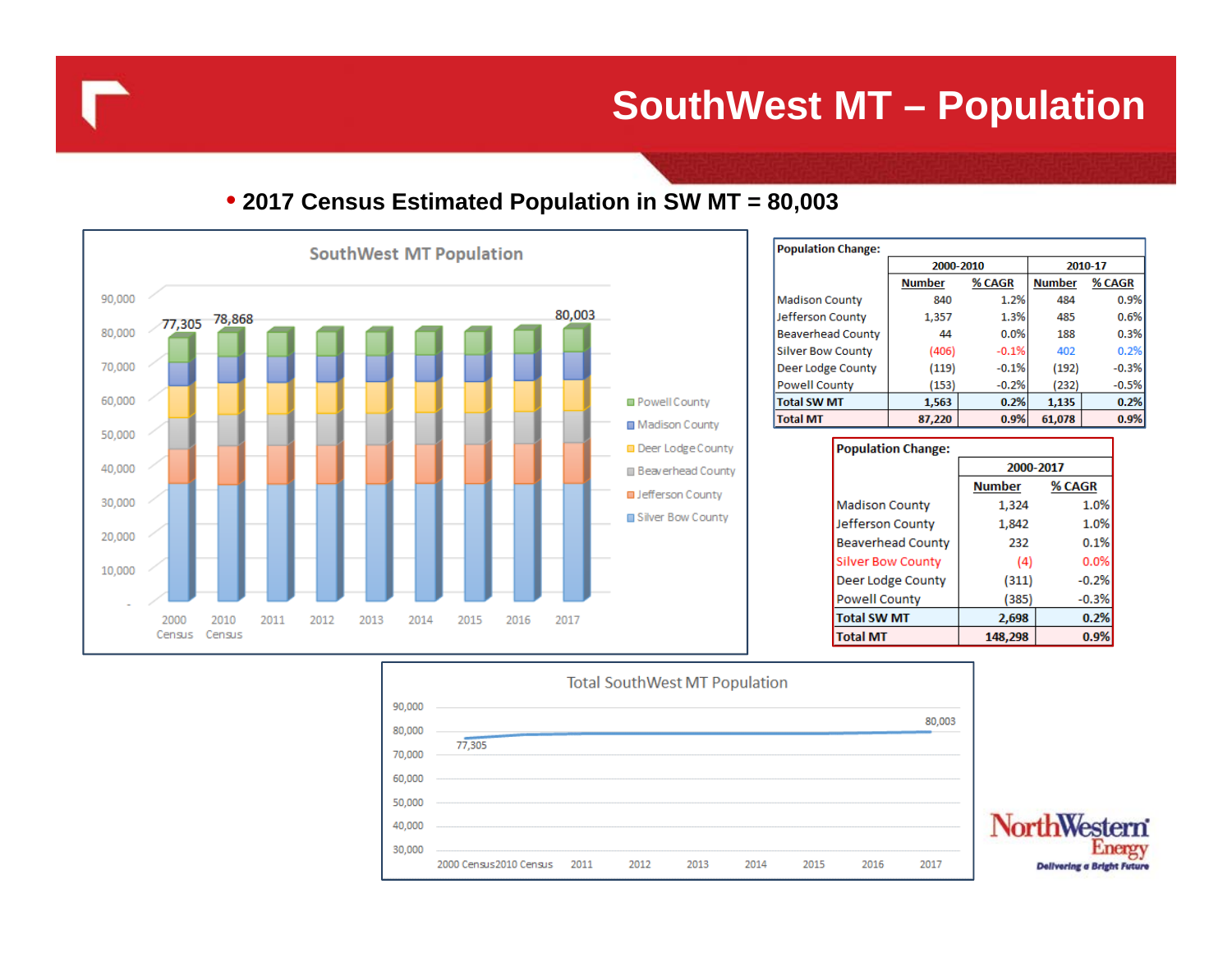100,000

50,000

2017

#### • **SW MT added 2,698 people between 2000 and 2017**

6,000

4,000

2,000

2000



2000-17

**SW MT Up 4,948** 

SW MT  $\rightarrow -$  Montana

2010

NorthW<sub>6</sub> **Delivering** a

65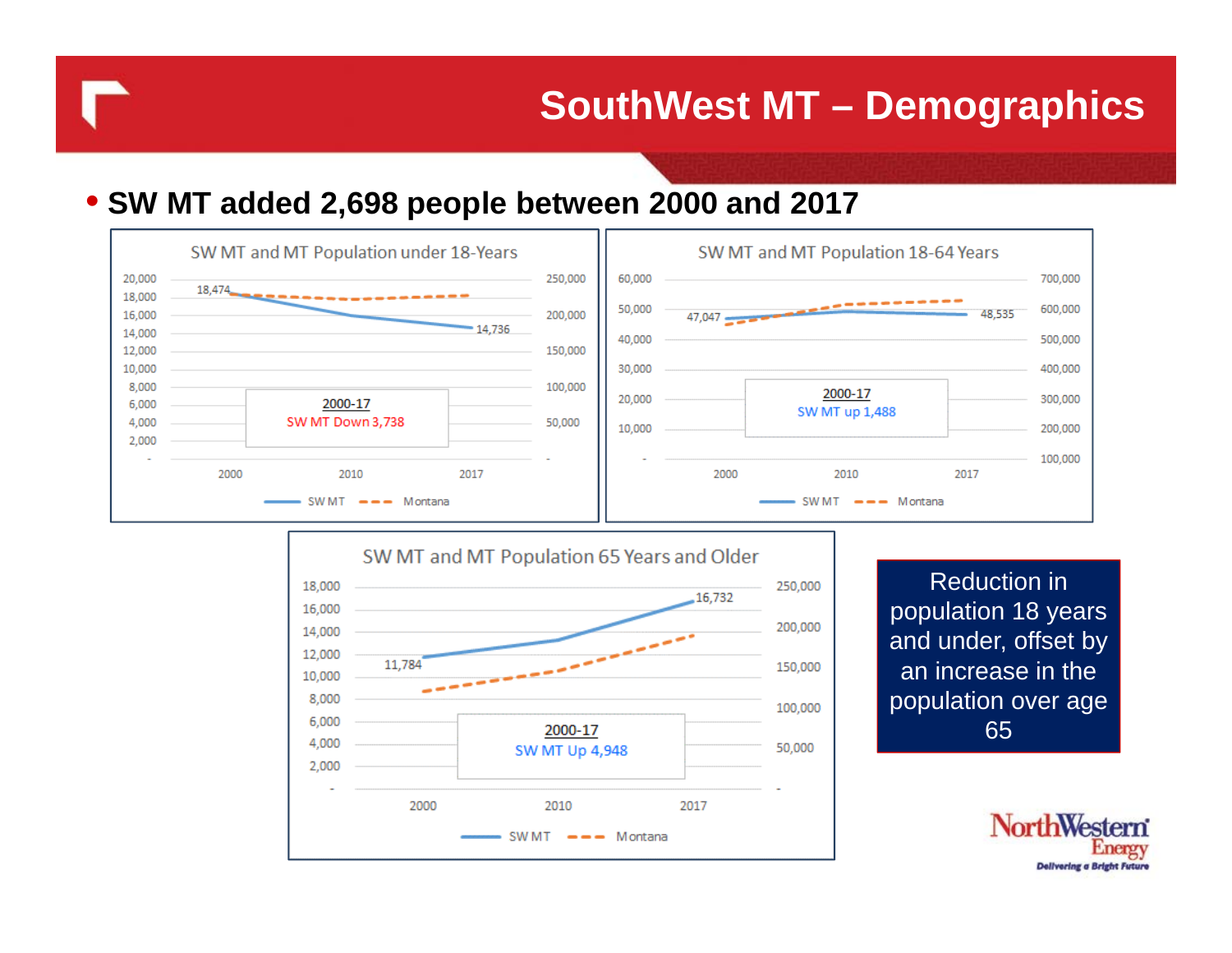# **Median Age**

**2017 National Average Median Age = 38.0** – **MT 11th Highest State at 39.8 years** – **SW MT Median Age = 44.3 years**

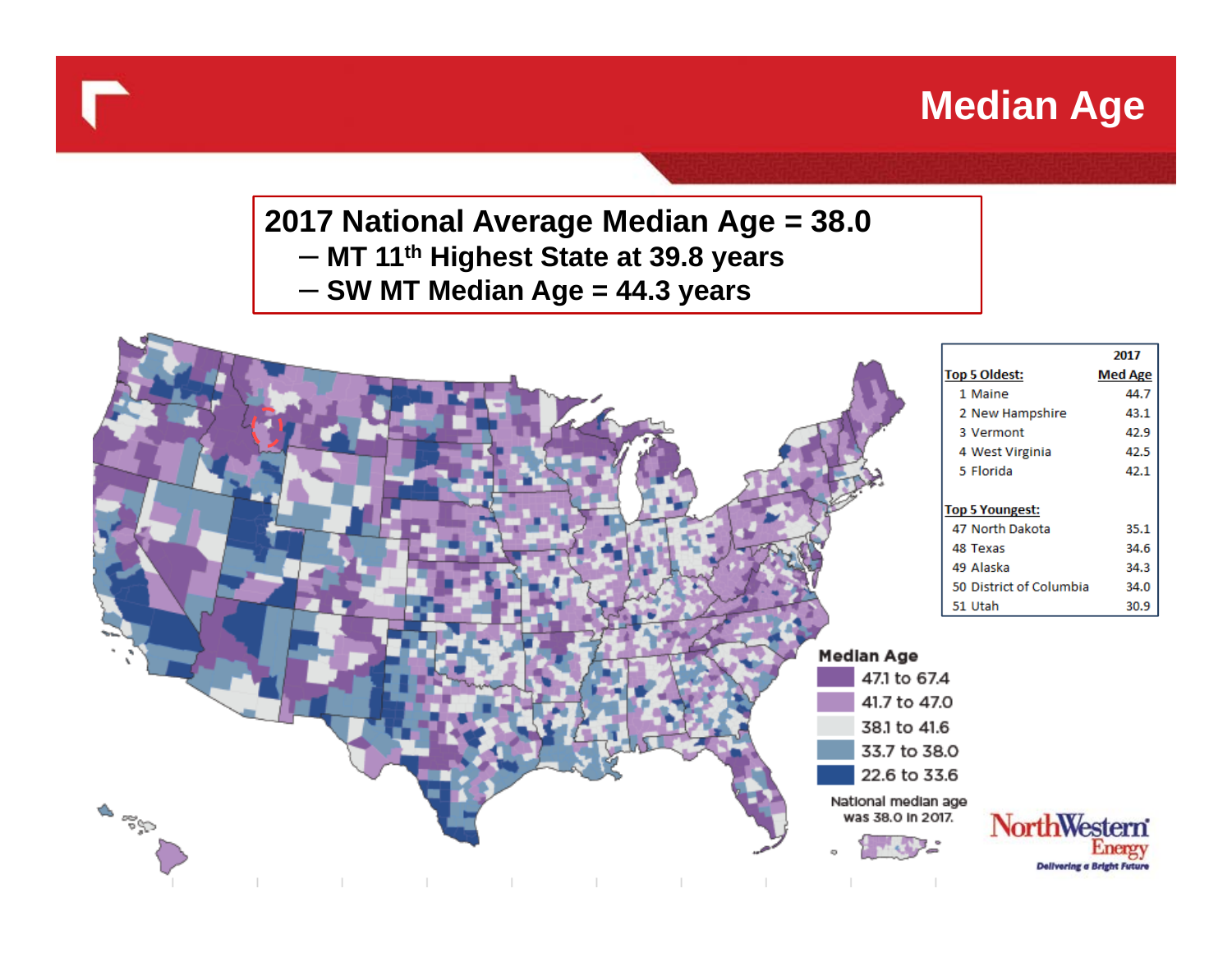### **SouthWest Montana – Labor Force**

**Delivering a Bright** 



Employment remains relatively flat. Unemployment Rates nearing all-time lows. Tight Labor Market!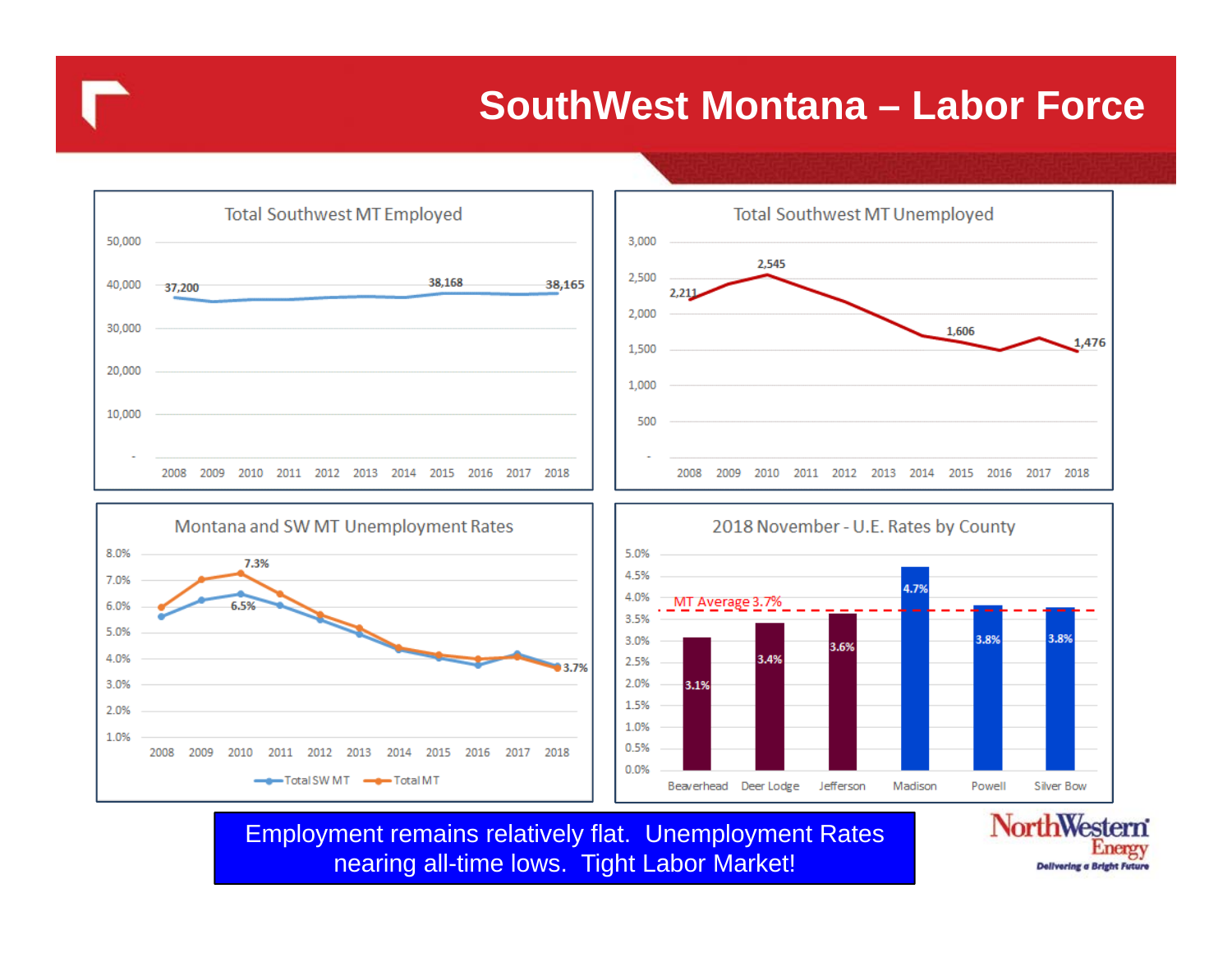### **Silver Bow County – Labor Force**



Employment remains relatively flat. Unemployment Rates low. Labor Force declining. Tight Labor Market!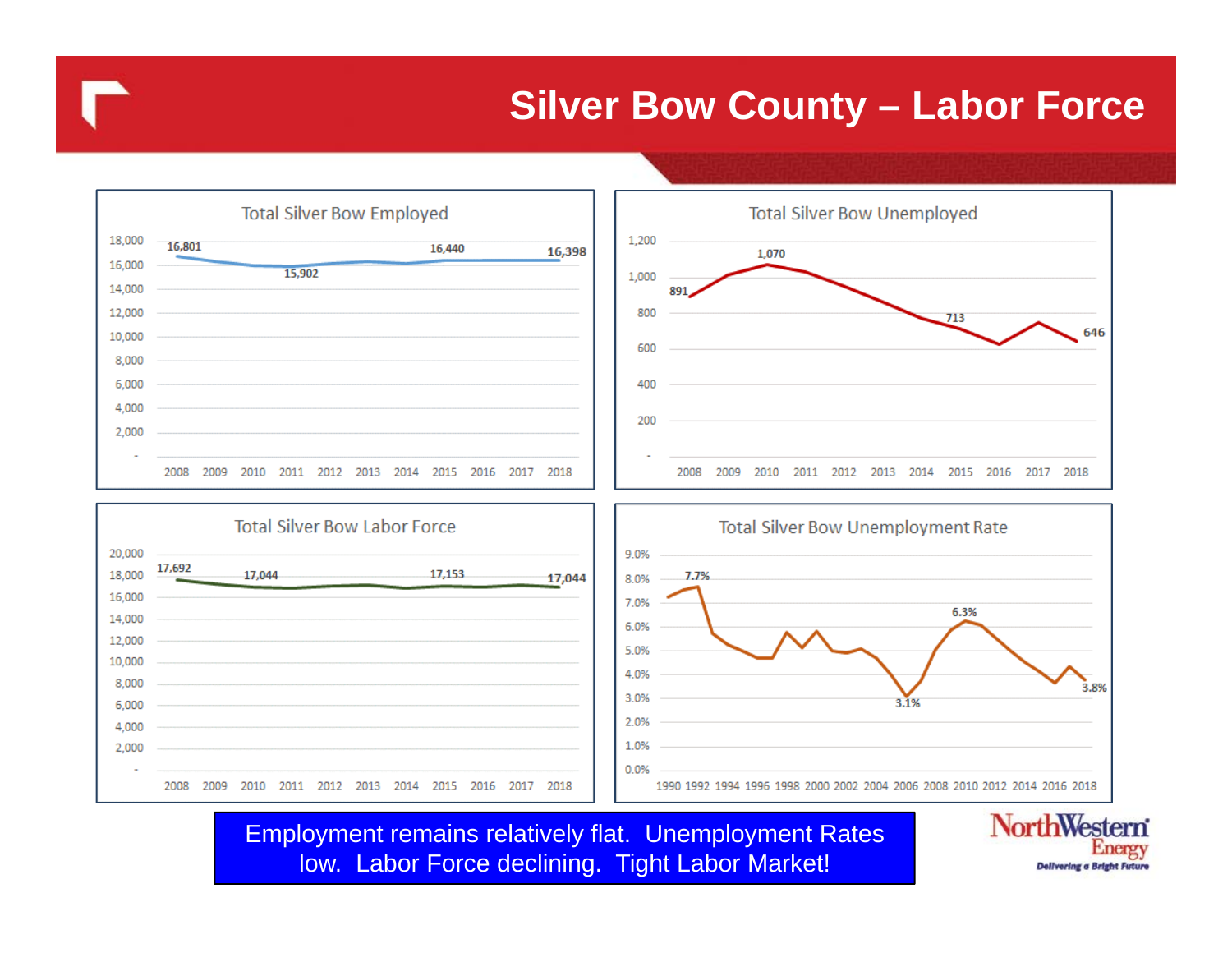# **SW MT – Top Private Employers**

#### SouthWest Montana **Top Private Employers**

|                                            | <b>Employees</b> | county            |
|--------------------------------------------|------------------|-------------------|
| NorthWestern Energy                        | 500-999          | <b>Silver Bow</b> |
| St James Healthcare                        | 250-499          | <b>Silver Bow</b> |
| <b>Town Pump</b>                           | 250-499          | <b>Silver Bow</b> |
| <b>Montana Resources</b>                   | 250-499          | <b>Silver Bow</b> |
| <b>Advanced Silicon Materials</b>          | 250-499          | <b>Silver Bow</b> |
| Wal-Mart                                   | 250-499          | <b>Silver Bow</b> |
| Barret Hospital & Healthcare               | 250-499          | Beaverhead        |
| <b>Community Hospital and Nursing Home</b> | 250-499          | Deer Lodge        |
| Acadia Montana                             | 250-499          | <b>Silver Bow</b> |
| Aware Inc.                                 | 100-249          | Deer Lodge        |
| Community Couseling & Correctional Service | 100-249          | <b>Silver Bow</b> |
| <b>Sun Mountain Lumber</b>                 | 100-249          | Powell            |
| Aware Inc.                                 | 100-249          | <b>Silver Bow</b> |
| <b>BSW</b>                                 | 100-249          | <b>Silver Bow</b> |
| Community Couseling & Correctional Service | 100-249          | Deer Lodge        |
| <b>Community Health Center</b>             | 100-249          | <b>Silver Bow</b> |
| <b>Easter Seals Goodwill</b>               | 100-249          | <b>Silver Bow</b> |
| <b>Fairmont Hot Springs</b>                | 100-249          | <b>Silver Bow</b> |
| Lady of Rockies Rehab and Living Center    | 100-249          | <b>Silver Bow</b> |
| Montana Independent Living                 | 100-249          | <b>Silver Bow</b> |
| <b>Montana Precision Products</b>          | 100-249          | <b>Silver Bow</b> |
| Safeway                                    | 100-249          | <b>Silver Bow</b> |
| McDonalds - SW MT                          | 100-200          | SBC/SW MT         |

د د د د د د

New call center to set up in Butte Plaza Mall, employ 350 people – FCR – New Top Employer



















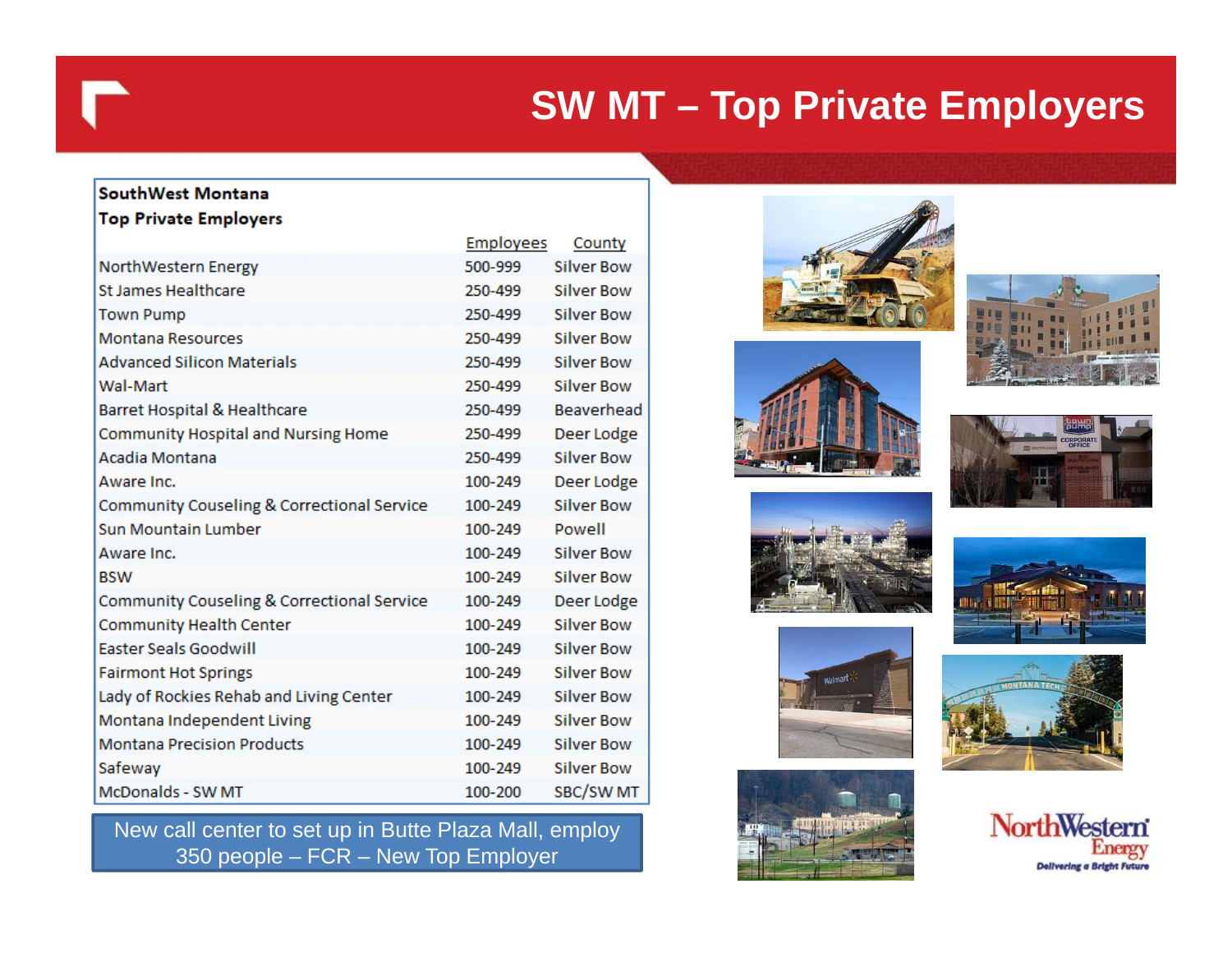# **Employment by Industry**

|    | <b>Population by Occupation - % Industry Employment</b> |                    |        |        |          |           |
|----|---------------------------------------------------------|--------------------|--------|--------|----------|-----------|
|    |                                                         | <b>Silver Bow:</b> | МT     | U.S.   | % v MT   | % v U.S.  |
| 1. | Health care and social assistance                       | 20.10%;            | 14.30% | 13.80% | 5.80%    | 6.309     |
| 2  | <b>Retail trade</b>                                     | 14.60%;            | 12.20% | 11.60% | 2.40%    | 3.009     |
| 3  | Accommodation, food services                            | 9.20%              | 8.40%  | 7.40%  | 0.80%    | 1.809     |
|    | <b>Educational services</b>                             | 7.40%I             | 9.00%  | 9.30%  | $-1.60%$ | $-1.909$  |
| 5  | Public administration                                   | 6.90%              | 6.40%  | 4.80%  | 0.50%    | 2.109     |
| 6  | Other services                                          | 5.00%              | 4.90%  | 4.90%  | 0.10%    | 0.109     |
| 7  | Construction                                            | 5.10%!             | 8.10%  | 6.20%  | $-3.00%$ | $-1.109$  |
| 8  | Professional, scientific, technical services!           | 4.60%              | 5.20%  | 6.70%  | $-0.60%$ | $-2.109$  |
| 9  | Transportation and warehousing                          | $3.80\%$           | 3.90%  | 4.10%  | $-0.10%$ | $-0.309$  |
| 10 | Utilities/Other                                         | 3.80%;             | 0.80%  | 1.00%  | 3.00%    | 2.809     |
|    | <b>Top 10 SBC Industries</b>                            | $80.50\%$          | 73.20% | 69.80% | 7.30%    | 10.70%    |
| 11 | Administrative, support, waste mgt svcs                 | 3.40%              | 3.00%  | 4.30%  | 0.40%    | $-0.90%$  |
| 12 | Manufacturing                                           | 3.20%              | 4.50%  | 10.40% | $-1.30%$ | $-7.209$  |
| 13 | Mining, quarrying, oil and gas extraction               | 2.50%!             | 2.00%  | 0.60%  | 0.50%    | 1.909     |
| 14 | Wholesale trade                                         | 2.00%!             | 2.30%  | 2.70%  | $-0.30%$ | $-0.709$  |
| 15 | Arts, entertainment, recreation                         | 1.90%              | 2.50%  | 2.20%  | $-0.60%$ | $-0.309$  |
| 16 | Agriculture, forestry, fishing, hunting                 | 1.80%              | 5.30%  | 1.30%  | $-3.50%$ | 0.509     |
| 17 | Finance and insurance                                   | 1.70%;             | 3.80%  | 4.70%  | $-2.10%$ | $-3.009$  |
| 18 | Real estate, rental, leasing                            | 1.70%;             | 1.60%  | 1.90%  | 0.10%    | $-0.209$  |
| 19 | Information                                             | $1.30\%$           | 1.80%  | 2.10%  | $-0.50%$ | $-0.80%$  |
|    | <b>Bottom 9 SBC Industries</b>                          | 19.50%             | 26.80% | 30.20% | $-7.30%$ | $-10.70%$ |

Top 10 Industries employ over 80% of Silver Bow County workers. Health Care, Retail, Utilities significantly higher percentage.

Those same 10 industries employ less than 70% in U.S. and 73% in MT.

Lower Manufacturing, Construction, Education, and other.

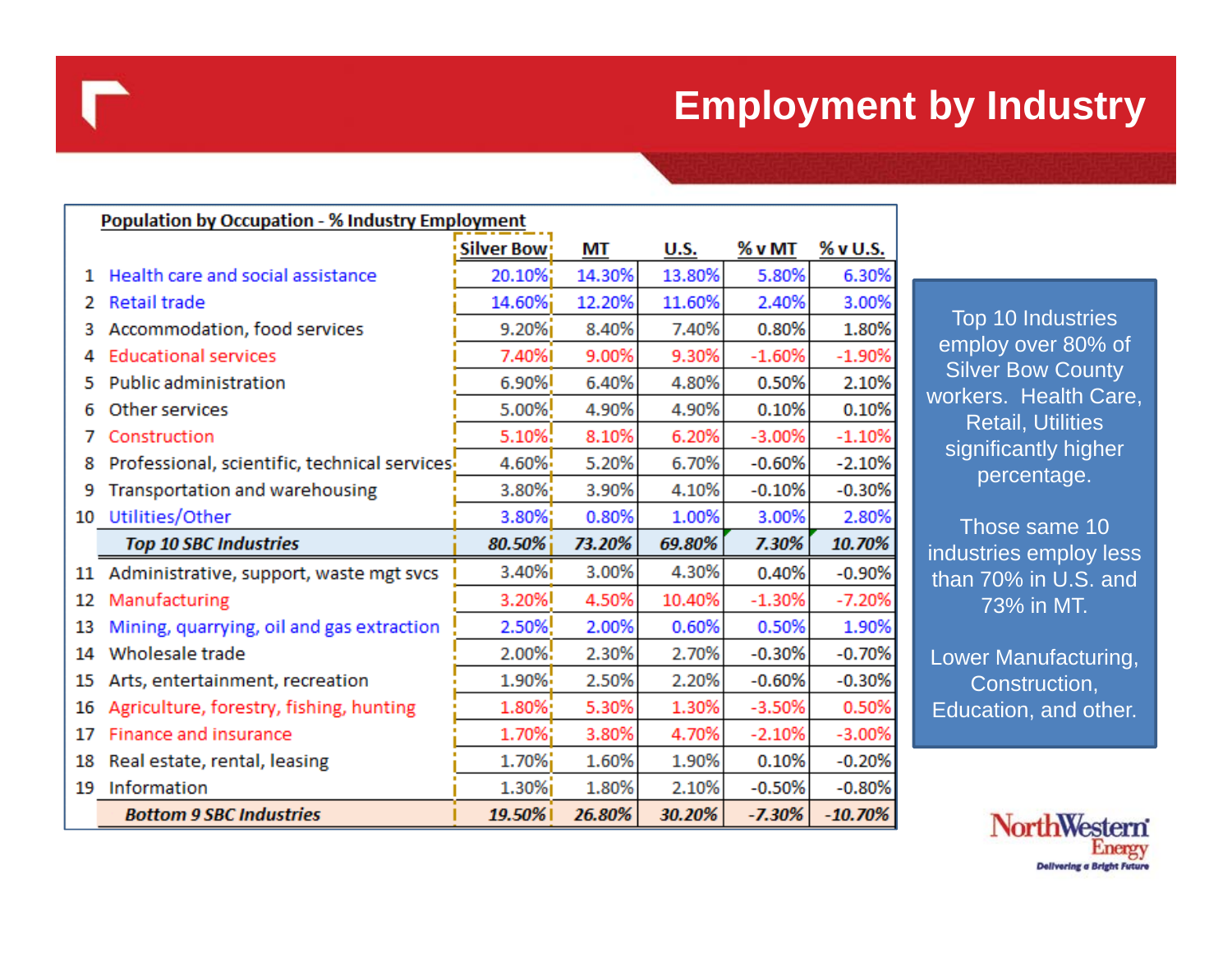### **Misery Index**



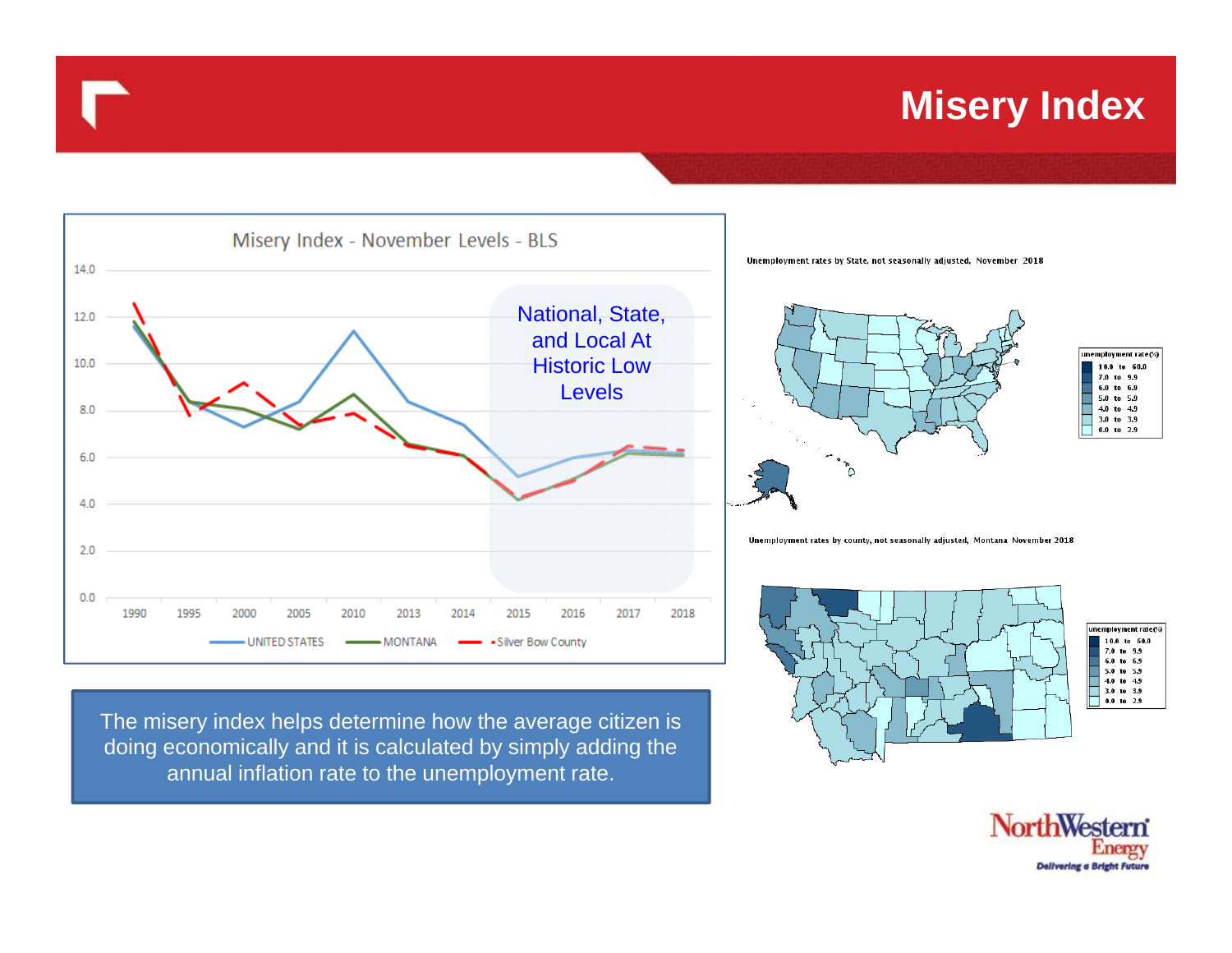#### **Income and Wages**



| <b>Average Annual Wage</b>         |   |               |   |               |     |               |   |        |                             |         |           |  |  |
|------------------------------------|---|---------------|---|---------------|-----|---------------|---|--------|-----------------------------|---------|-----------|--|--|
| MT Dept. Labor and Industry (QCEW) |   |               |   |               |     |               |   |        |                             |         |           |  |  |
|                                    |   |               |   |               |     |               |   |        | <b>Avg Annual</b><br>Growth |         |           |  |  |
|                                    |   | 2014          |   | 2015          |     | 2016          |   | 2017   | 2014-17                     | 2014-17 | % MT 2017 |  |  |
| Beaverhead                         | S | 33.507        | s | 34.385        | s   | 35.172 \$     |   | 35.944 | 7.3%                        | 2.3%    | 85.5%     |  |  |
| Madison                            | S | 32.217        | S | 34.691        | S   | $35.130$ \$   |   | 36.938 | 14.7%                       | 4.6%    | 87.9%     |  |  |
| Deer Lodge                         | S | 32,540 \$     |   | 34.330        | S   | 35,292 \$     |   | 37.049 | 13.9%                       | 4.3%    | 88.1%     |  |  |
| Powell                             | S | 37.069        | s | 38.035        | s   | 38,432 \$     |   | 38.818 | 4.7%                        | 1.5%    | 92.3%     |  |  |
| Jefferson                          | S | 36,399        | S | 38.985        | S   | 41.877        | S | 42.019 | 15.4%                       | 4.8%    | 99.9%     |  |  |
| <b>Silver Bow</b>                  |   | $38.861$   \$ |   | 40.297        | l S | $40.632$   \$ |   | 41.314 | 6.3%                        | 2.0%    | 98.3%     |  |  |
| <b>Montana</b>                     |   | $38.880$   \$ |   | $40.058$   \$ |     | $40.735$   \$ |   | 42,045 | 8.1%                        | 2.6%    | 100.0%    |  |  |







average,\$51,640.

from government transfer payments (social security, U.E. Insurance, Medical Benefits..)